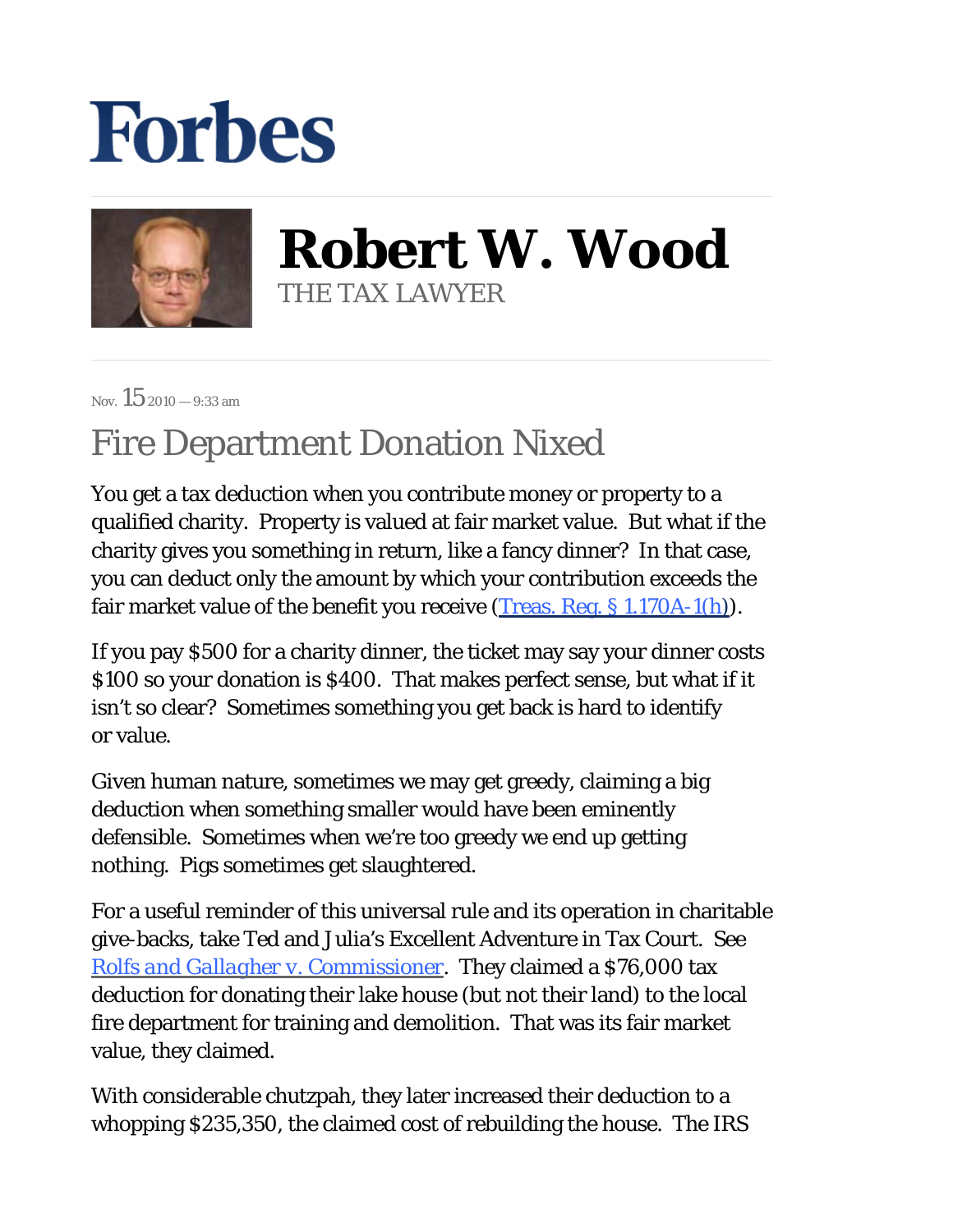countered that all Ted and Julia wanted was to have the house knocked down. That meant no deduction at all, said the IRS.

When Ted and Julia faced off with the IRS in Tax Court, the question was by how much the value of the lake house exceeded the demolition costs. Ted and Julia didn't have good evidence of the \$76,000 value. Ted and Julia didn't want to give an inch and kept arguing demolition costs were irrelevant, even though the IRS estimated the cost of demolition at \$10,000 to \$12,000.

The Tax Court ultimately ruled that Ted and Julia failed to prove their lake house had *any* value beyond demolition cost. That meant no deduction! Ted and Julia *should have* had a good appraisal, and *should have* happily agreed to subtract \$12,000 for demolition. Most charitable contribution cases come down to good documentation, and that means rock solid appraisals.

**Where There's Smoke.** Speaking of fire departments, this strategy has become popular, especially where you want to raze your old house to erect a new McMansion. The classic fire department donation case is *[Scharf v. Commissioner](http://www.woodporter.com/Publications/Articles/pdf/TC_Memo_1973-265.pdf)*, where the Tax Court allowed a deduction since clearing the land was worth much less than training benefits to the fire department. But in *[Hendrix v. United States](http://taxprof.typepad.com/files/hendrix.pdf)*, the court denied any deduction since appraisal requirements weren't met.

An additional ground of IRS attack in these cases is the rule that you normally must donate your entire interest in property to claim a deduction. Even here, the nuances are important. There is a difference between donating the house itself and merely giving the fire department the right to use it for training. The tax code says "a contribution by a taxpayer of the right to use property shall be treated as a contribution of less than the taxpayer's entire interest in such property." [IRC Section 170](http://www.law.cornell.edu/uscode/26/usc_sec_26_00000170----000-.html)  $(f)(3)(A)$ . Since virtually no one wants to give the fire department the land too, there's a debate. Some practitioners believe you shouldn't get a deduction unless you donate the land, but most seem to disagree and some taxpayers have been successful if they dot their i's and cross their t's. Practitioners debate these issues. See [Discussion: Donation of House](http://www.taxalmanac.org/index.php/Discussion:Donation_of_House_to_Fire_Department) [to Fire Department.](http://www.taxalmanac.org/index.php/Discussion:Donation_of_House_to_Fire_Department)